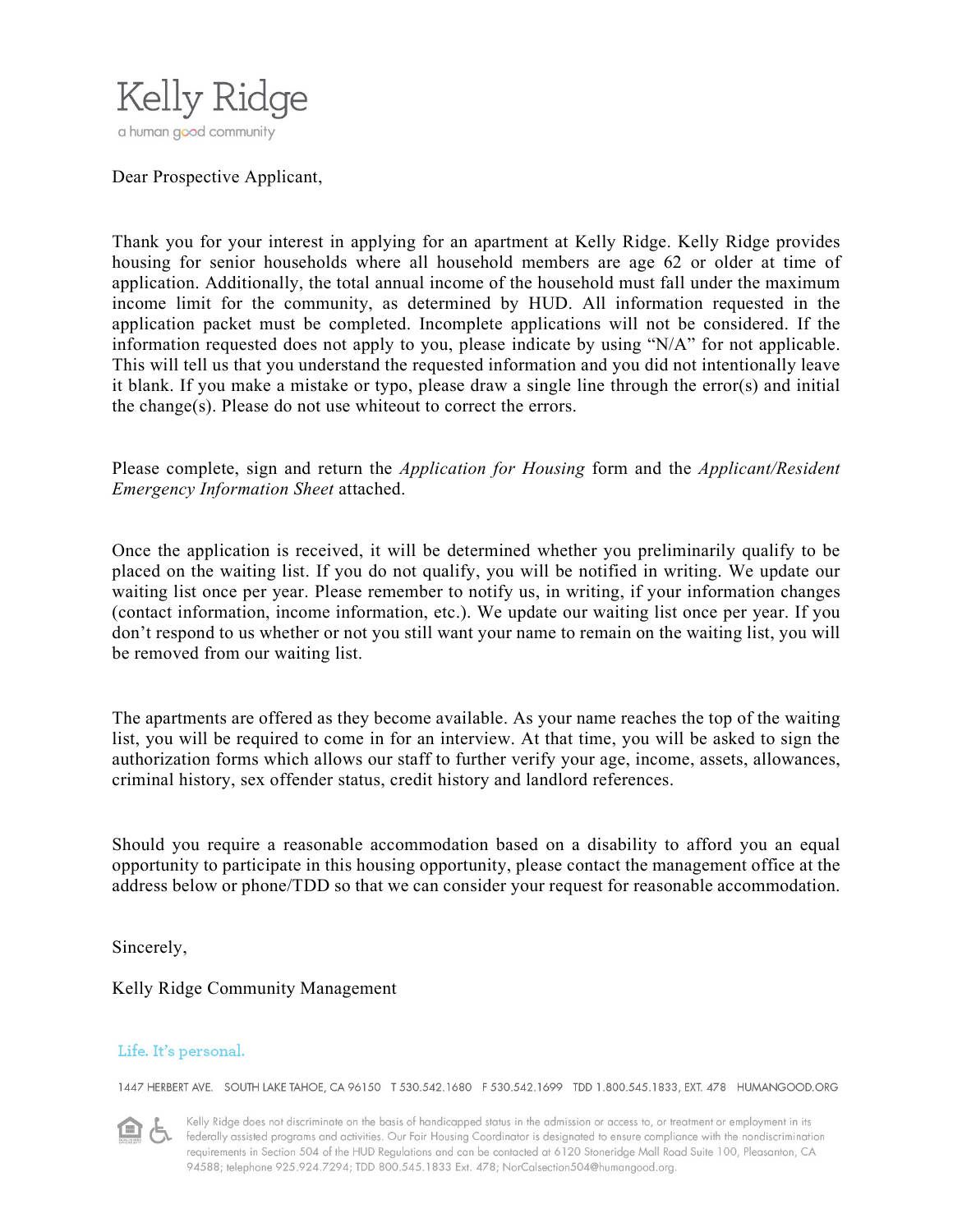### **Date/Time Received:**

**Application #:\_\_\_\_\_\_\_\_\_\_\_\_**

TDD  $(800)545-1833$  ext. 478 Updated Application E-mail: KRG-Administrator@BeaconCommunities.org (office use only)

# APPLICATION FOR HOUSING

Part I. Applicant (Head of Household)/Co-applicant Information

1447 Herbert Ave

a human good community

Kelly Ridge

South Lake Tahoe, CA 96150

Web: www.HumanGood.org

Phone (530) 542-1680, Fax (530) 542-1699

| APPLICANT (HEAD OF HOUSEHOLD)                                                                                                                                                                                                                                                                                                                                                                              |                               |                                                                                                                   |                  |                                  |
|------------------------------------------------------------------------------------------------------------------------------------------------------------------------------------------------------------------------------------------------------------------------------------------------------------------------------------------------------------------------------------------------------------|-------------------------------|-------------------------------------------------------------------------------------------------------------------|------------------|----------------------------------|
| First Name:                                                                                                                                                                                                                                                                                                                                                                                                | Middle Initial:               | Last Name:                                                                                                        |                  |                                  |
| Present Address:                                                                                                                                                                                                                                                                                                                                                                                           | City:                         | State:                                                                                                            |                  | Zip Code:                        |
| Mailing Address (if different):                                                                                                                                                                                                                                                                                                                                                                            | City:                         | State:                                                                                                            |                  | Zip Code:                        |
| Home Phone:<br>$\begin{picture}(20,10) \put(0,0){\dashbox{0.5}(10,0){ }} \put(15,0){\circle{10}} \put(15,0){\circle{10}} \put(15,0){\circle{10}} \put(15,0){\circle{10}} \put(15,0){\circle{10}} \put(15,0){\circle{10}} \put(15,0){\circle{10}} \put(15,0){\circle{10}} \put(15,0){\circle{10}} \put(15,0){\circle{10}} \put(15,0){\circle{10}} \put(15,0){\circle{10}} \put(15,0){\circle{10}} \put(15,$ | Work Phone:<br>$\left($       | $\begin{tabular}{ c c c c } \hline \quad \quad & \quad \quad & \quad \quad & \quad \quad \\ \hline \end{tabular}$ | Cell Phone:<br>( |                                  |
|                                                                                                                                                                                                                                                                                                                                                                                                            |                               |                                                                                                                   |                  |                                  |
|                                                                                                                                                                                                                                                                                                                                                                                                            |                               |                                                                                                                   |                  |                                  |
| Sex: $\square$ F<br>$\square M$                                                                                                                                                                                                                                                                                                                                                                            | $\Box$ Prefer not to disclose |                                                                                                                   |                  |                                  |
|                                                                                                                                                                                                                                                                                                                                                                                                            |                               | <b>CO-APPLICANT</b>                                                                                               |                  |                                  |
| First Name:                                                                                                                                                                                                                                                                                                                                                                                                | Middle Initial:               | Last Name:                                                                                                        |                  |                                  |
|                                                                                                                                                                                                                                                                                                                                                                                                            |                               |                                                                                                                   |                  |                                  |
|                                                                                                                                                                                                                                                                                                                                                                                                            |                               | Sex: $\Box F$                                                                                                     | $\square M$      | $\square$ Prefer not to disclose |
|                                                                                                                                                                                                                                                                                                                                                                                                            |                               | <b>OTHER APPLICANT</b>                                                                                            |                  |                                  |
| First Name:                                                                                                                                                                                                                                                                                                                                                                                                | Middle Initial:               | Last Name:                                                                                                        |                  |                                  |
|                                                                                                                                                                                                                                                                                                                                                                                                            |                               |                                                                                                                   |                  |                                  |
|                                                                                                                                                                                                                                                                                                                                                                                                            |                               |                                                                                                                   | $\square M$      | $\Box$ Prefer not to disclose    |
|                                                                                                                                                                                                                                                                                                                                                                                                            |                               | <b>OTHER APPLICANT</b>                                                                                            |                  |                                  |
| First Name:                                                                                                                                                                                                                                                                                                                                                                                                | Middle Initial:               | Last Name:                                                                                                        |                  |                                  |
|                                                                                                                                                                                                                                                                                                                                                                                                            |                               |                                                                                                                   |                  |                                  |
| Relationship to Applicant:                                                                                                                                                                                                                                                                                                                                                                                 |                               | $Sex: \Box F$                                                                                                     | $\square M$      | $\Box$ Prefer not to disclose    |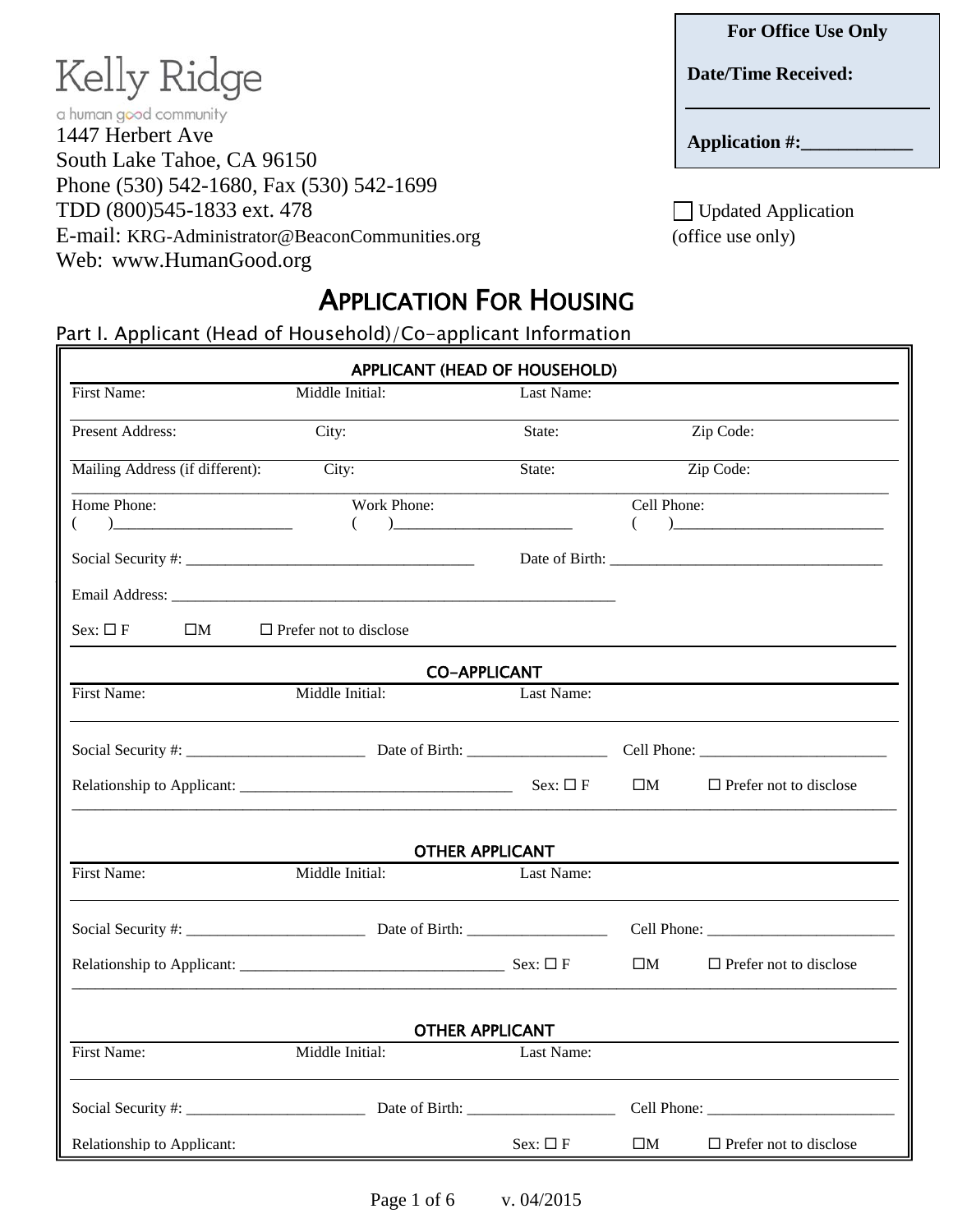# Part II. General Questionnaire

| No <sub>1</sub><br>If yes, when? Explain.<br>1. Have you or any adult member of your household ever been evicted? Yes $\Box$                                                                                                                                                                                                                                   |  |  |  |  |
|----------------------------------------------------------------------------------------------------------------------------------------------------------------------------------------------------------------------------------------------------------------------------------------------------------------------------------------------------------------|--|--|--|--|
| 2. Have you or any adult member of your household ever been convicted of a misdemeanor or felony? Yes $\Box$<br>$No\square$<br>If yes, when? Explain.                                                                                                                                                                                                          |  |  |  |  |
| 3. Do you or any adult member of your household currently use any illegal drug or other illegal controlled substance?<br>If yes, please explain:<br>Yes $\Box$<br>No $\square$                                                                                                                                                                                 |  |  |  |  |
| 4. We maintain separate waiting lists for each apartment size. Which waitlist do you want to be placed on? Transfers are only<br>permitted as reasonable accommodation. We will only contact you for vacancies that occur in the apartment size that you select.<br>2 Bedroom $\Box$<br>1 Bedroom □<br>First available $\Box$<br>Please select all that apply. |  |  |  |  |
| 5. Do you expect changes to your household size within the next 12 months? Yes $\Box$<br>If yes, please provide name.<br>$No\square$                                                                                                                                                                                                                           |  |  |  |  |
| 6. Is there a live-in aide who will be residing with you in the unit? Yes $\Box$<br>$No \square$<br>If yes, please provide name.                                                                                                                                                                                                                               |  |  |  |  |
| 7. How did you hear about this housing opportunity?                                                                                                                                                                                                                                                                                                            |  |  |  |  |
| 8. Do you have any animals? Yes $\Box$<br>$No\square$<br>If yes, please list:                                                                                                                                                                                                                                                                                  |  |  |  |  |
| 9. Do you own a car? Yes $\Box$<br>No <sub>1</sub><br>If yes, please list:                                                                                                                                                                                                                                                                                     |  |  |  |  |
| No <sub>1</sub><br>10. Are you an U.S. military veteran? Yes $\Box$                                                                                                                                                                                                                                                                                            |  |  |  |  |
| Which Branch? $\Box$ Air Force<br>$\Box$ Coast Guard<br>$\Box$ Marines<br>$\Box$ Army<br>$\Box$ Navy                                                                                                                                                                                                                                                           |  |  |  |  |

# Part III Housing References – Please list current and previous landlords for the last five years

| Present Landlord Name:<br><b>Present Landlord Mailing Address:</b>                                                          |                                          | Landlord Telephone:      |                             | Fax:               |     |
|-----------------------------------------------------------------------------------------------------------------------------|------------------------------------------|--------------------------|-----------------------------|--------------------|-----|
|                                                                                                                             |                                          |                          |                             |                    |     |
|                                                                                                                             |                                          |                          |                             |                    |     |
|                                                                                                                             |                                          | City, State:             |                             | Zip Code:          |     |
| Monthly rent:                                                                                                               | # of bedrooms:                           | Is your rent subsidized? |                             | Rent               | Own |
| \$                                                                                                                          | $1 \t2 \t3 \t4 \t5$                      | YES NO                   |                             |                    |     |
| How long have you lived at this address?<br>Months<br>Years                                                                 |                                          |                          | Reason for wanting to move? |                    |     |
| If you have lived at your current address less than five years, what was your previous address?<br><b>Previous Address:</b> |                                          |                          |                             |                    |     |
| Name of previous Landlord:                                                                                                  |                                          | Landlord Telephone:      |                             | Fax:               |     |
| Previous Landlord Mailing Address:                                                                                          |                                          | City, State:             |                             | Zip Code:          |     |
| Monthly rent:                                                                                                               | How long have you lived at this address? |                          |                             | Reason for moving? |     |
| S.                                                                                                                          | Years                                    | Months                   |                             |                    |     |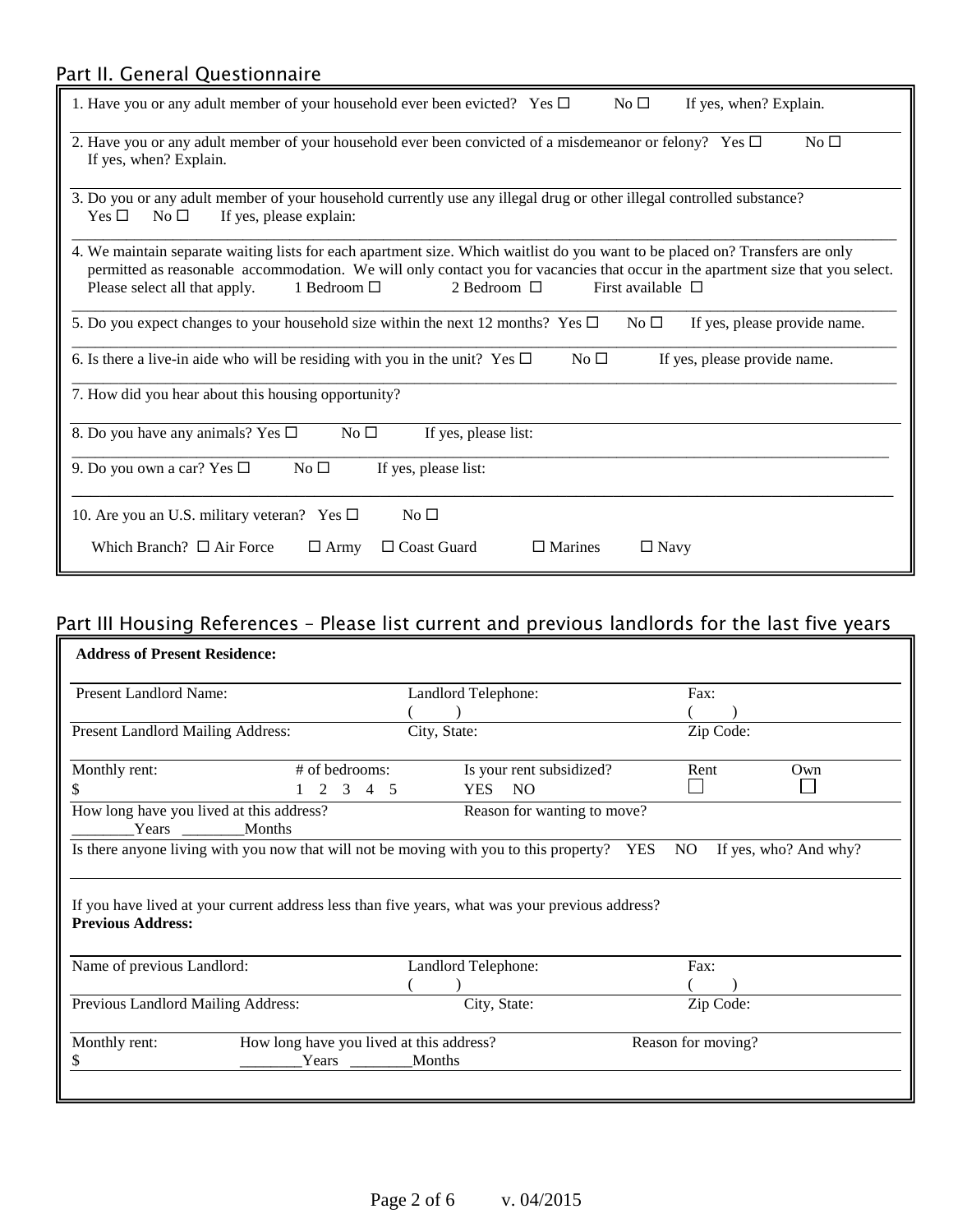| Name of previous Landlord:         |       | Landlord Telephone:                      | Fax:               |
|------------------------------------|-------|------------------------------------------|--------------------|
|                                    |       |                                          |                    |
| Previous Landlord Mailing Address: |       | City, State:                             | Zip Code:          |
| Monthly rent:                      |       | How long have you lived at this address? | Reason for moving? |
|                                    | Years | <b>Months</b>                            |                    |

# Part IV. Income/Asset Information

| <b>Current Income (Employment Sources)</b>                                  |            |                                                                                                                       |                         |                                      |  |
|-----------------------------------------------------------------------------|------------|-----------------------------------------------------------------------------------------------------------------------|-------------------------|--------------------------------------|--|
| List all full and/or part-time employment income for all household members. |            |                                                                                                                       |                         |                                      |  |
| (Include self-employment gross earnings and net taxable earnings)           |            |                                                                                                                       |                         |                                      |  |
| <b>Full Name</b>                                                            | Occupation | Name/Address of Employer                                                                                              | Length of               | <b>Gross Earnings BEFORE Taxes</b>   |  |
| 1.                                                                          |            |                                                                                                                       | Employment              |                                      |  |
|                                                                             |            |                                                                                                                       |                         | Hours per week: __________           |  |
|                                                                             |            |                                                                                                                       |                         | Hourly rate: \$                      |  |
| <b>Full Name</b>                                                            | Occupation | Name/Address of Employer                                                                                              | Length of<br>Employment | <b>Gross Earnings BEFORE Taxes</b>   |  |
| 2.                                                                          |            | <u> 1980 - Andrew Marie Barnett, amerikan beste beste beste beste beste beste beste beste beste beste beste beste</u> |                         |                                      |  |
|                                                                             |            |                                                                                                                       |                         |                                      |  |
|                                                                             |            |                                                                                                                       |                         | Hourly rate: $\frac{\gamma}{\gamma}$ |  |
| Full Name                                                                   | Occupation | Name/Address of Employer                                                                                              | Length of<br>Employment | <b>Gross Earnings BEFORE Taxes</b>   |  |
| 3.                                                                          |            |                                                                                                                       |                         | Monthly: $\frac{\sqrt{2}}{2}$        |  |
|                                                                             |            |                                                                                                                       |                         | Hours per week: __________           |  |
|                                                                             |            |                                                                                                                       |                         | Hourly rate: \$                      |  |
| <b>Full Name</b>                                                            | Occupation | Name/Address of Employer                                                                                              | Length of<br>Employment | <b>Gross Earnings BEFORE Taxes</b>   |  |
| 4.                                                                          |            |                                                                                                                       |                         | Monthly: $\frac{1}{2}$               |  |
|                                                                             |            |                                                                                                                       |                         | Hours per week: ___________          |  |
|                                                                             |            |                                                                                                                       |                         | Hourly rate: $\frac{\gamma}{\gamma}$ |  |
|                                                                             |            |                                                                                                                       |                         |                                      |  |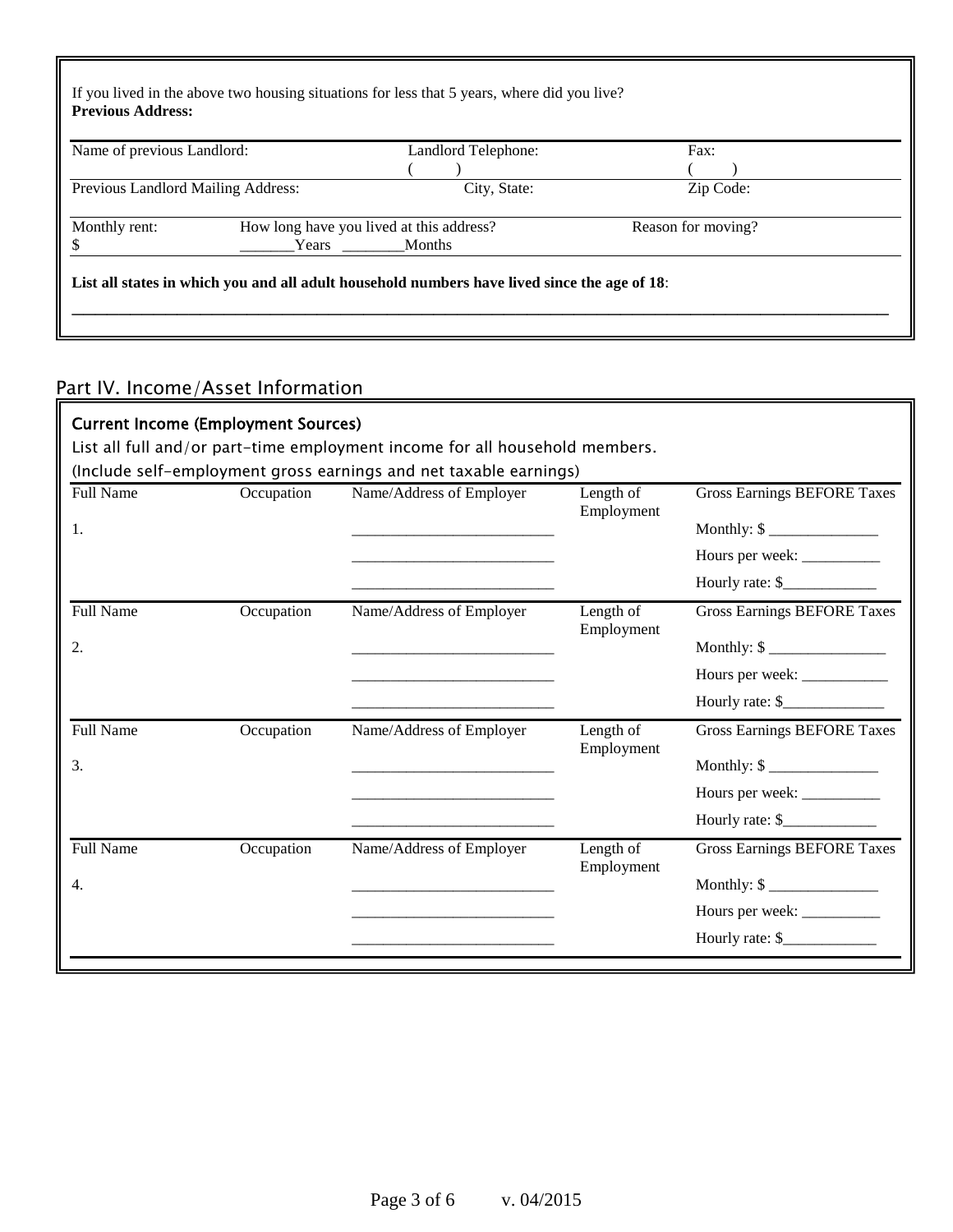### Other Sources of Income

(examples: list all public assistance, social security, S.S.I., pension, retirement, disability compensation, unemployment compensation, veterans benefits, insurance policies, interest income, babysitting, caretaking allowance, alimony, child support, annuities, trusts, dividends, regular contributions, scholarships, grants, armed forces, and student financial aid.)

| Full Name        | Type of Income | Amount<br>\$ | Per |
|------------------|----------------|--------------|-----|
| <b>Full Name</b> | Type of Income | Amount       |     |
|                  |                | S            | Per |
| <b>Full Name</b> | Type of Income | Amount       |     |
|                  |                | \$           | Per |

Assets – include checking and savings accounts, equity in real property, stocks, bonds, and other forms of capital investment. Do not include automobiles or furniture. If you have no assets, write "none" in the space.

| <b>Savings account</b> – Name of Bank |
|---------------------------------------|
|                                       |
| Address:                              |
| Account Number:                       |
| Cash Value /Balance:<br>\$            |
| <b>Other Account</b> – Name of Bank   |
| Address:                              |
| <b>Account Number:</b>                |
| Cash Value /Balance:<br>S             |
| <b>Other Account</b> – Name of Bank   |
| Address:                              |
| Account Number:                       |
| Cash Value /Balance:                  |
| <b>Other Account</b> – Name of Bank   |
| Address:                              |
| <b>Account Number:</b>                |
| Cash Value /Balance:<br>\$            |
| <b>Savings Bond Value:</b><br>\$      |
|                                       |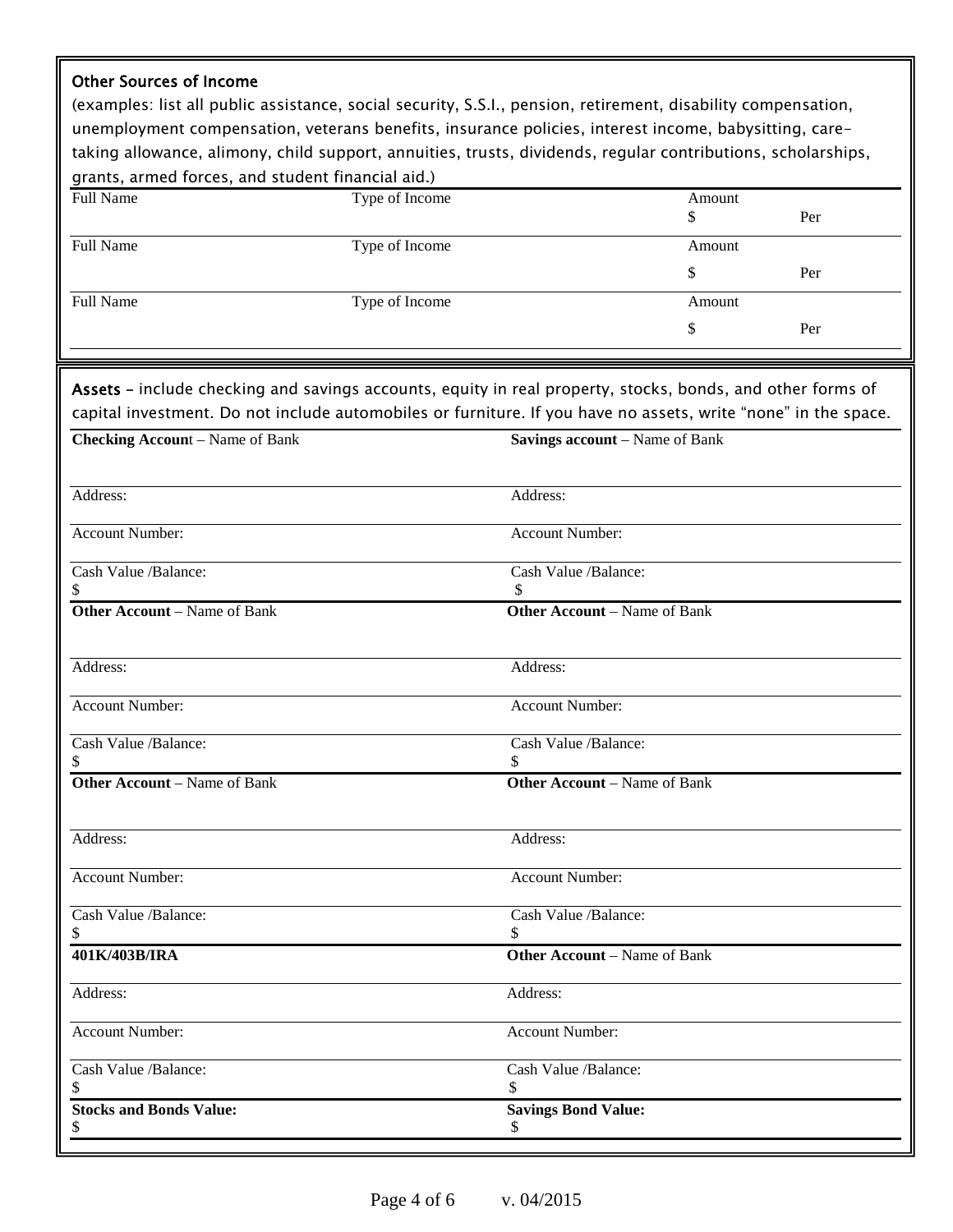| Do you own Real Estate or Real Property?<br>$\text{Yes} \ \square$<br>No $\Box$<br>If yes, where? What is the current value? |  |  |  |
|------------------------------------------------------------------------------------------------------------------------------|--|--|--|
| No $\Box$<br>Have you ever owned Real Estate or Real Property?<br>Yes $\Box$                                                 |  |  |  |
| If yes, when? Where? When Sold? How Much?                                                                                    |  |  |  |
| Have you or any adult member of your household disposed of any assets within the last 2 years for less than fair market      |  |  |  |
| value? Yes $\Box$<br>If yes, what was disposed and for how much?<br>No $\Box$                                                |  |  |  |
|                                                                                                                              |  |  |  |
|                                                                                                                              |  |  |  |

### Part V. Program Information

| 1. Are you or any member of your household disabled? Yes $\Box$<br>No <sub>1</sub>                                                                                                                                                                              |  |  |  |  |
|-----------------------------------------------------------------------------------------------------------------------------------------------------------------------------------------------------------------------------------------------------------------|--|--|--|--|
| 2. Do you require a unit with accessible features for persons with disabilities? Yes $\Box$<br>If yes, what features:<br>No <sub>1</sub>                                                                                                                        |  |  |  |  |
| Mobility Impairment __________ Visual Impairment ____________ Hearing Impairment __________ Other                                                                                                                                                               |  |  |  |  |
| 3. Do you require a reasonable accommodation due to a disability that requires changes to our rules, policies, procedure or physical<br>modification(s) to the dwelling unit or common areas? Yes $\Box$<br>If yes, please describe your needs:<br>No $\square$ |  |  |  |  |
| 4. Do you currently hold a Section 8 voucher? Yes $\Box$<br>No <sub>1</sub><br>If so from what county?                                                                                                                                                          |  |  |  |  |

### Part VII. Student Status

|        | <b>Yes</b><br>N <sub>0</sub> |                                                                                                                                           |
|--------|------------------------------|-------------------------------------------------------------------------------------------------------------------------------------------|
| $\Box$ | П                            | Does the household consist of all persons who are <u>full-time</u> students (Examples: K-12, College/ University, trade<br>school, etc.)? |
| $\Box$ | $\Box$                       | Does the household consist of all persons who have been a full-time student 5 months in the current calendar year?                        |
| $\Box$ | $\Box$                       | Does your household anticipate becoming an all <u>full-time</u> student household in the next 12 month?                                   |
|        |                              | If you answered YES to any of the previous three questions are you:                                                                       |
| $\Box$ | □                            | Receiving assistance under Title IV of the Social Security Act (AFDC / TANF/ Cal Works – not SSA/SSI).                                    |
| □      | п                            | Enrolling in a job training program receiving assistance through the Job Training Participation Act (JTPA) or other<br>similar program.   |
| П      | П                            | Married and filling (or are entitled to file) a joint tax return.                                                                         |
| $\Box$ | $\Box$                       | Single parent with a dependent child or children and neither you nor your child(ren) are dependent of another<br>individual.              |
| $\Box$ | $\Box$                       | Previously enrolled in Foster Care program (currently age 18-24).                                                                         |
|        |                              |                                                                                                                                           |

**I** understand that Kelly Ridge is a Non-Smoking Community. I understand that smoking is only permitted in designated areas.  $\begin{bmatrix} \n\end{bmatrix}$  No  $\begin{bmatrix} \n\end{bmatrix}$ designated areas.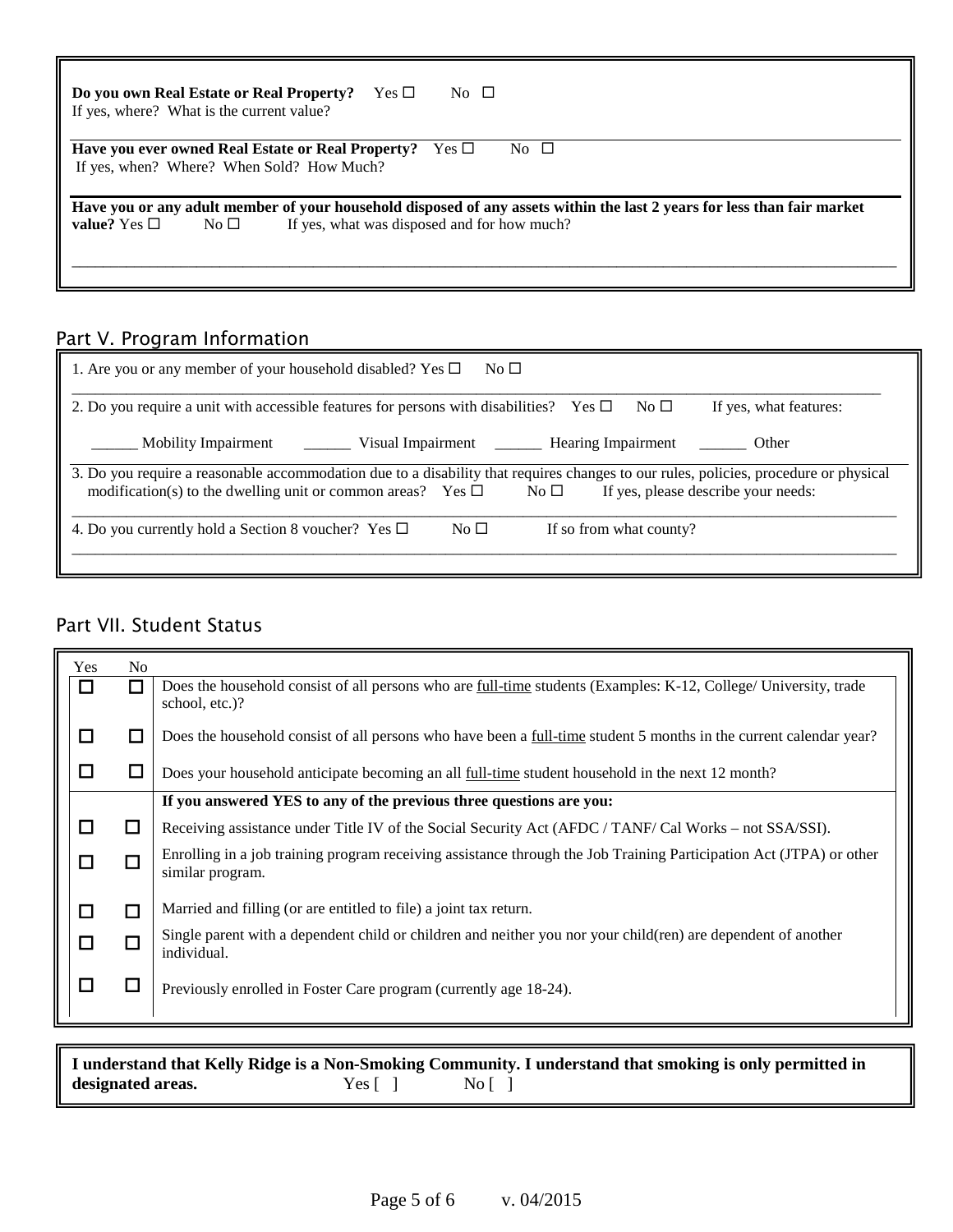I/We certify the above information to be true and correct to the best of my/our knowledge. I/We authorize verification of age, income, assets, allowances, credit history, rental history, criminal background, registered sex offender status, eviction and landlord references. I/We understand that falsification of information found before or after acceptance of this property includes penalties that will result in cancellation of your application, also to include eviction, loss of assistance, if applicable. If this is a HUD subsidized property, the additional fines are imposed: fines of \$10,000.00 and five years imprisonment. WARNING!: Title 18, Section 1001 of the United States Code, states that a person is guilty of a felony for knowingly and willingly making false or fraudulent statements to any department or agency of the United States:

| Head of Household Signature | Date |
|-----------------------------|------|
|                             |      |
| Other Applicant Signature   | Date |
|                             |      |
| Other Applicant Signature   | Date |
|                             |      |
| Other Applicant Signature   | Date |

THE FILING OF THIS APPLICATION IN NO WAY GUARANTEES YOU AN APARTMENT. A FINAL DETERMINATION OF ELIGIBILITY WILL NOT BE MADE UNTIL INFORMATION IS VERIFIED. INCOMPLETE OR UNSIGNED APPLICATIONS WILL BE RETURNED AND NOT ACCEPTED.



Return Application to the following address: **Kelly Ridge** 1447 Hebert Avenue South Lake Tahoe, CA 96150



#### **EQUAL HOUSING OPPORTUNITY**

Kelly Ridge does not discriminate on the basis of handicapped status in the admission or access to, or treatment or employment in its federally assisted programs and activities. Our Fair Housing Coordinator is designated to ensure compliance with the nondiscrimination requirements in Section 504 of the HUD Regulations and can be contacted at 6120 Stoneridge Mall Road Suite 100, Pleasanton, CA 94588; telephone 925.924.7294; TDD 800.545.1833 Ext. 478; NorCalsection504@humangood.org.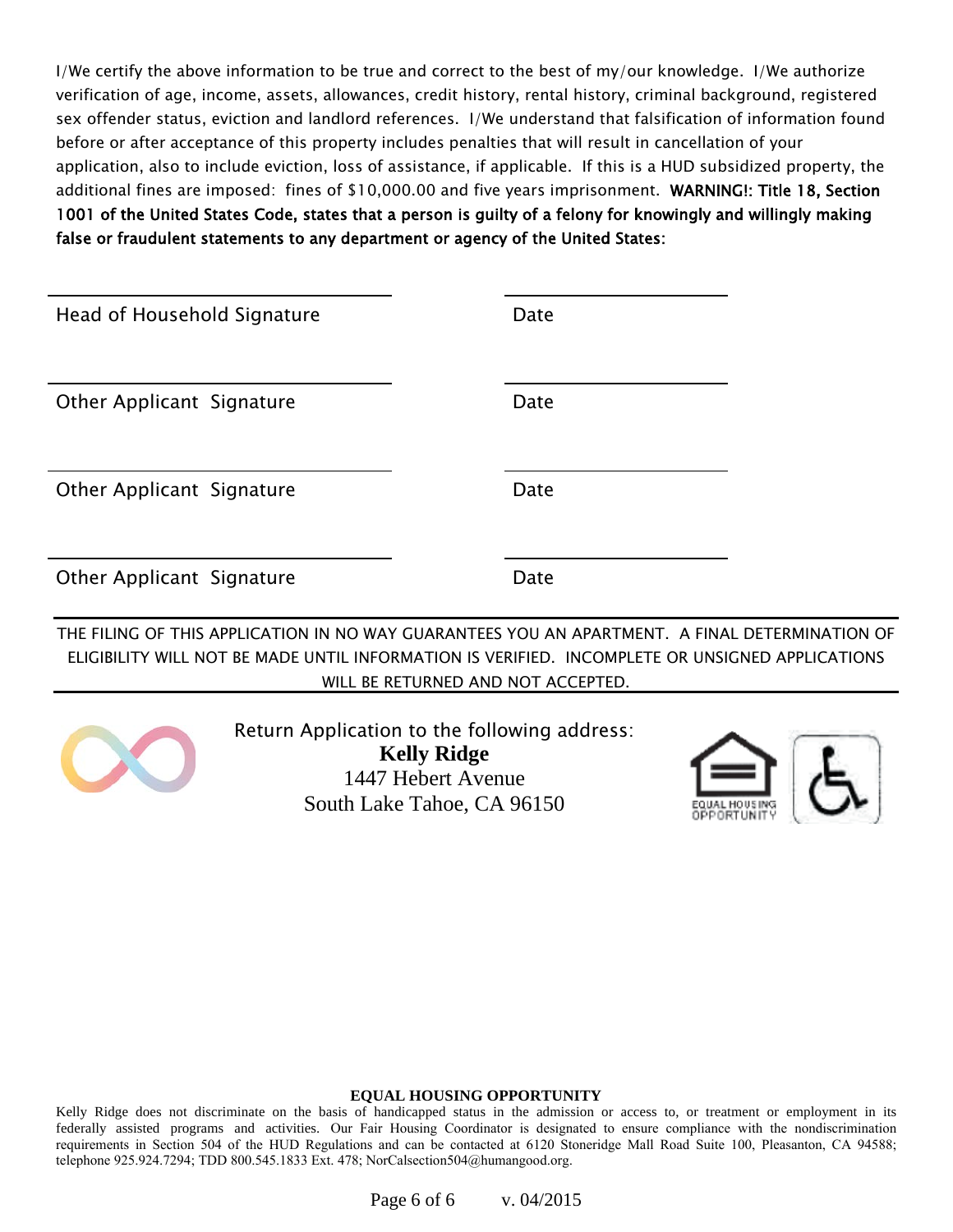### human good  **APPLICANT / RESIDENT EMERGENCY INFORMATION SHEET**

**Instructions: Optional Contact Person or Organization**: You have the right to include as part of your application for housing, the name, address, telephone number, and other relevant information of a family member, friend, or social, health, advocacy, or other organization. This contact information is for the purpose of identifying a person or organization that may be able to help in resolving any issues that may arise during your tenancy or to assist in providing any special care or services you may require. **You may update, remove, or change the information you provide on this form at any time.** You are not required to provide this contact information, but if you choose to do so, please include the relevant information on this form.

| Applicant / Resident Name:                                                                                                                                                                                                        |                |  |  |  |
|-----------------------------------------------------------------------------------------------------------------------------------------------------------------------------------------------------------------------------------|----------------|--|--|--|
| <b>Mailing Address:</b>                                                                                                                                                                                                           |                |  |  |  |
|                                                                                                                                                                                                                                   |                |  |  |  |
| Telephone No:                                                                                                                                                                                                                     | Cell Phone No: |  |  |  |
| Name of Contact Person or Organization:                                                                                                                                                                                           |                |  |  |  |
|                                                                                                                                                                                                                                   |                |  |  |  |
| Address of the Contact Person or Organization:                                                                                                                                                                                    |                |  |  |  |
| Telephone No:                                                                                                                                                                                                                     | Cell Phone No: |  |  |  |
| E-Mail Address (if applicable):                                                                                                                                                                                                   |                |  |  |  |
|                                                                                                                                                                                                                                   |                |  |  |  |
| Relationship to Applicant:                                                                                                                                                                                                        |                |  |  |  |
| Name of Contact Person or Organization:                                                                                                                                                                                           |                |  |  |  |
|                                                                                                                                                                                                                                   |                |  |  |  |
| Address of the Contact Person or Organization:                                                                                                                                                                                    |                |  |  |  |
|                                                                                                                                                                                                                                   |                |  |  |  |
| Telephone No:                                                                                                                                                                                                                     | Cell Phone No: |  |  |  |
| E-Mail Address (if applicable):                                                                                                                                                                                                   |                |  |  |  |
| <b>Relationship to Applicant:</b>                                                                                                                                                                                                 |                |  |  |  |
|                                                                                                                                                                                                                                   |                |  |  |  |
| The following are some of the reasons why we may contact the person you provided to us: emergency, unable<br>to contact you, eviction from unit, late payment of rent, assisting with recertification process, or change in lease |                |  |  |  |
| terms / house rules, etc.                                                                                                                                                                                                         |                |  |  |  |
| <b>Commitment of Management Agency / Owner:</b> If you are approved for housing, this information will be kept as part of your                                                                                                    |                |  |  |  |
| tenant file. If issues arise during your tenancy or if you require any services or special care, we may contact the person or                                                                                                     |                |  |  |  |
| organization you listed to assist in resolving the issues or in providing any services or special care to you.                                                                                                                    |                |  |  |  |
| Confidentiality Statement: The information provided on this form is confidential and will not be disclosed to anyone except                                                                                                       |                |  |  |  |
| as permitted by the applicant or applicable law.<br>$\Box$ Check this box if you choose not to provide the contact information.                                                                                                   |                |  |  |  |
| <b>Application / Resident Authorization:</b>                                                                                                                                                                                      |                |  |  |  |
|                                                                                                                                                                                                                                   |                |  |  |  |
| I have provided the above information to the housing provider voluntarily. I grant full permission to the<br>management agency / owner to release and use this information as they deem necessary and may be able to help         |                |  |  |  |
| in resolving any issues that may arise during my tenancy or to assist in providing any special care or services                                                                                                                   |                |  |  |  |
| may require.                                                                                                                                                                                                                      |                |  |  |  |
|                                                                                                                                                                                                                                   |                |  |  |  |
|                                                                                                                                                                                                                                   |                |  |  |  |

Signature of Applicant / Resident Date